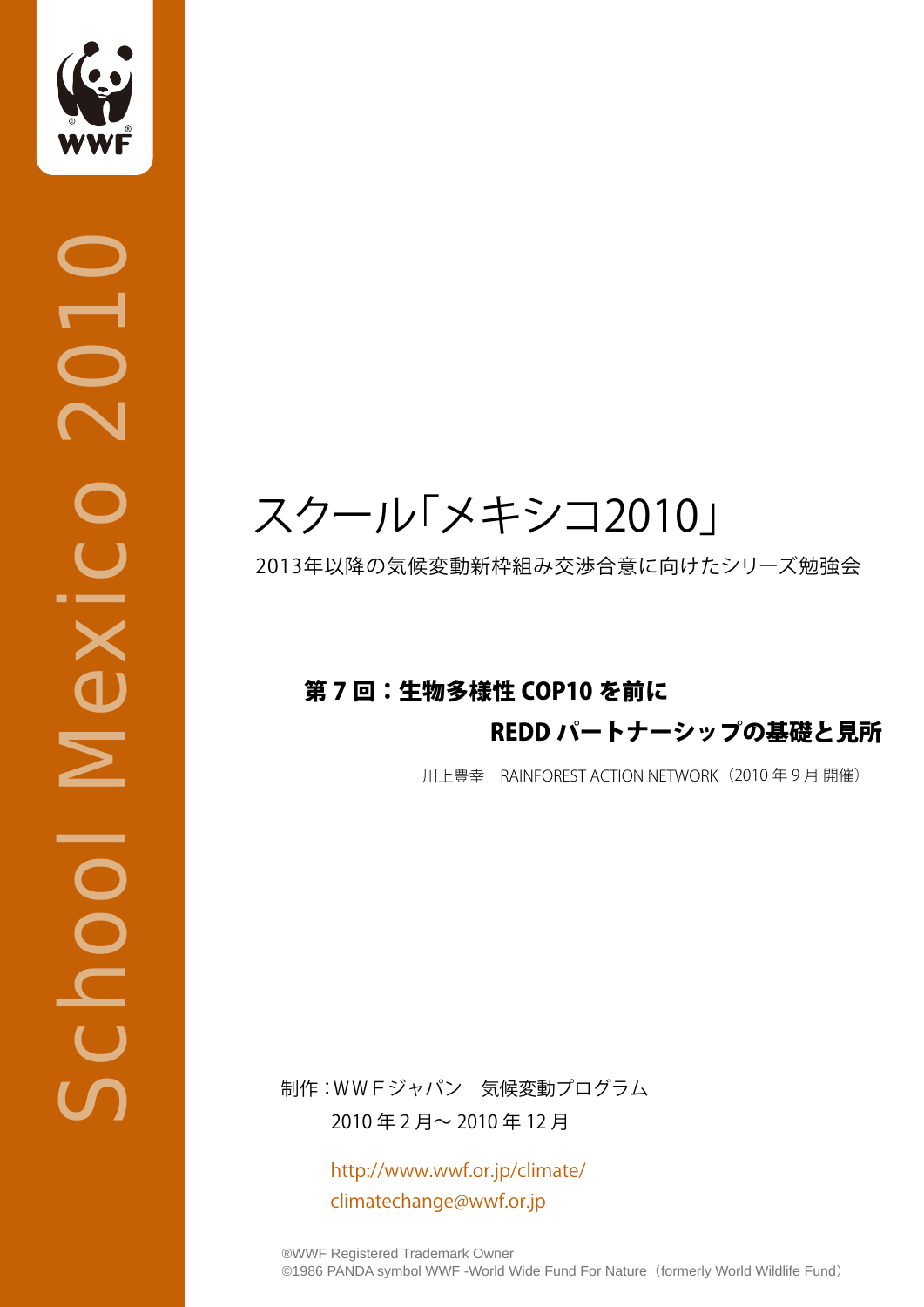

REDD Reducing Emissions from Deforestation and Forest Degradation in Developing Countries **REDD** 



2.結果に基づく支払:REDD+を支援する結果ベースインセンティブの実施や規模拡大のための暫定ガ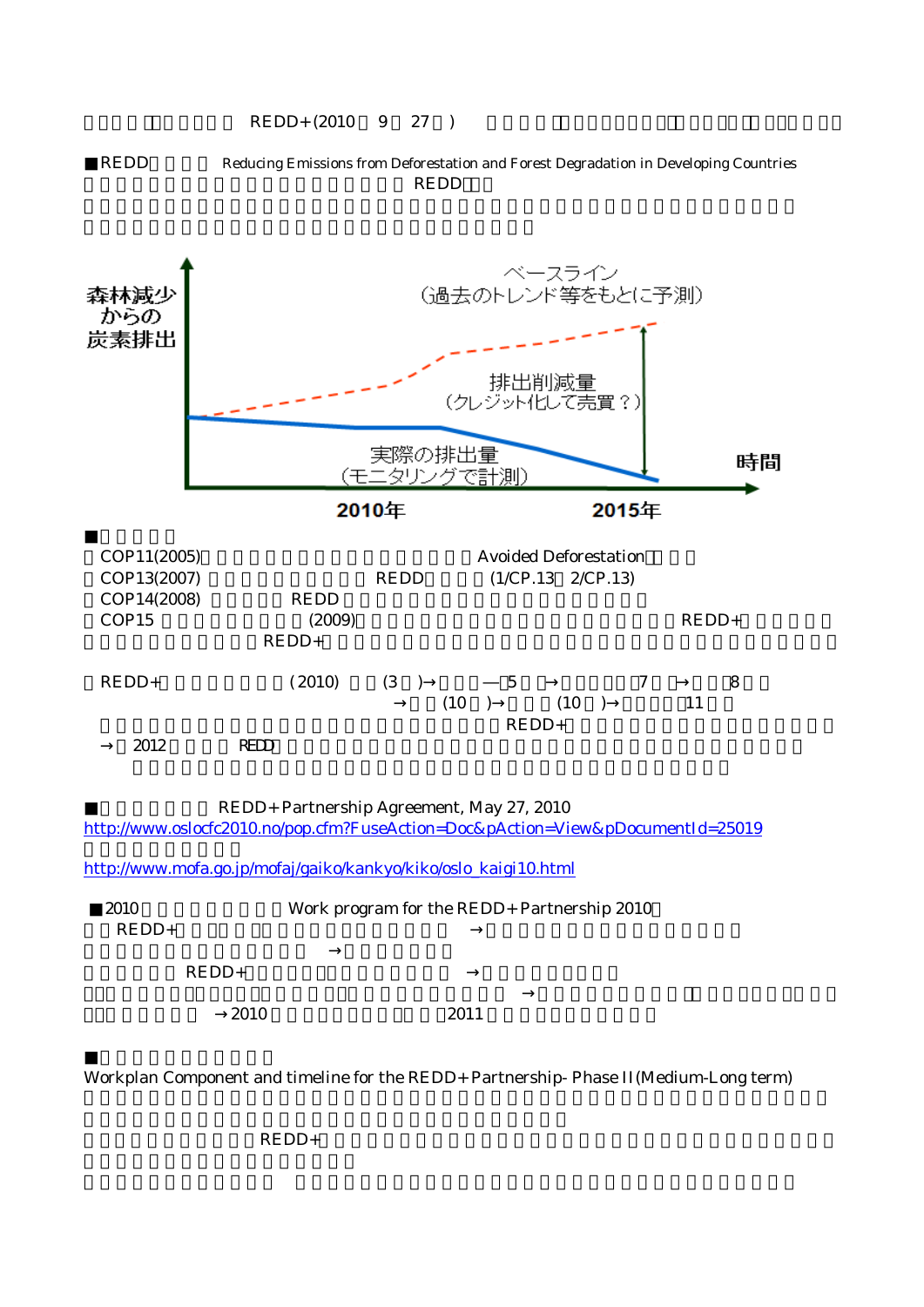| 8                 | $REDD+$   |
|-------------------|-----------|
| 10<br>$2 \quad 3$ | 2010 2012 |
| 25<br>10          | 2011 2012 |
| 26<br>10          | 2011 2012 |

#### UNFCCC AWG-LCA FCCC/AWGLCA/2010/8 http://unfccc.int/resource/docs/2010/awglca12/eng/14.pdf

Policy approaches and positive incentives on issues relating to reducing emissions from deforestation and forest **degradation in developing countries; and the role ofconservation, sustainable management of forests and enhancement of forest carbonstocks in developing countries**

#### FCCC/AWGLCA/2010/8Chapter VI 2.

| $REDD+$        |         | (should be promoted |
|----------------|---------|---------------------|
| and supported) |         |                     |
| (a)            |         |                     |
| (b)            |         |                     |
| (c)            |         |                     |
| (d)            |         |                     |
| $(e)$ REDD+    |         |                     |
|                |         |                     |
| (f)            |         |                     |
| (g)            |         |                     |
| $\,8\,$        | $REDD+$ |                     |
|                |         |                     |
|                |         |                     |
|                |         |                     |

 $REDD+$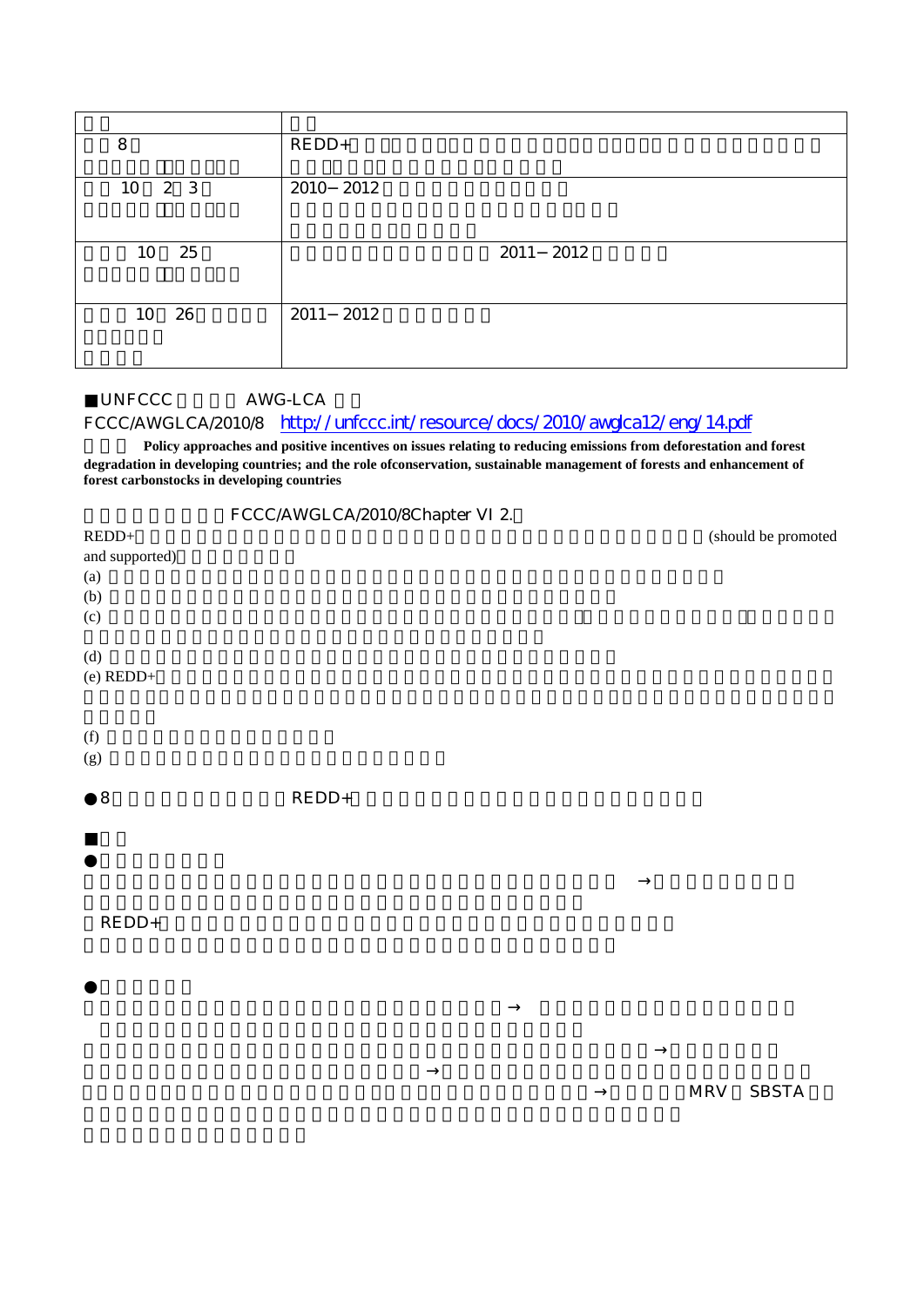# **Submission to the REDD+ Partnership Concerning the Work Program for 2010**

On behalf of the following Member and Observer Organizations of the

## **Ecosystems Climate Alliance**

**September 2010** 

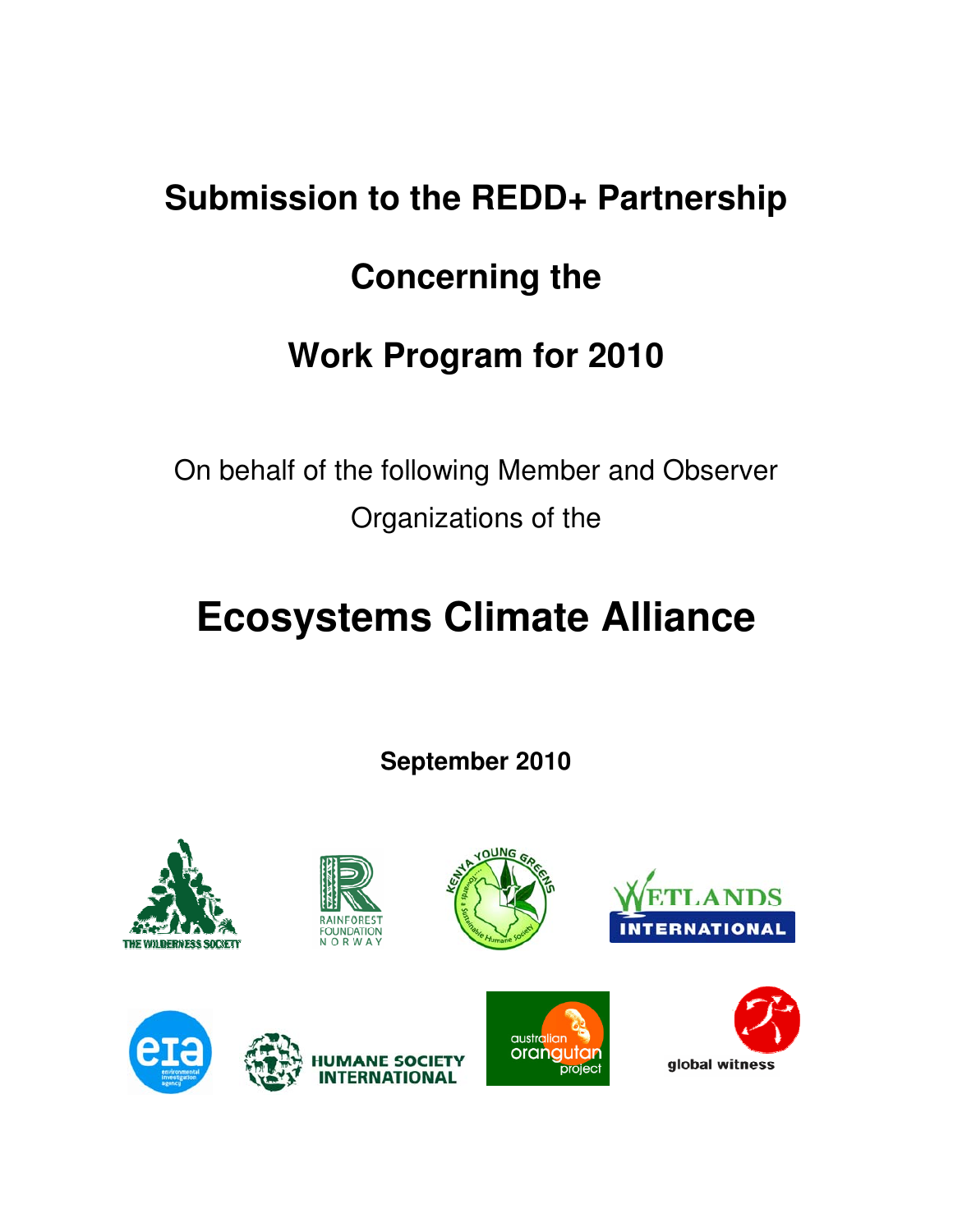#### **Focus and Ambition**

The Ecosystems Climate Alliance<sup>1</sup> ("ECA") makes this submission with serious reservations about the REDD+ Partnership ("the Partnership"). We wish to inform the Partnership that there is a significant amount of negative sentiment towards it and we hold concerns that it is on the verge of faltering in the event that it continues with a process of exclusion, disorganization, lack of realism and 'money at all costs' approach. This submission should in no way be construed as legitimizing or supporting the actions undertaken by the Partnership to date but rather our input for where we sincerely hope the Partnership intends to focus in the future.

The goal of the Work Program is not clear. ECA recommends stating explicitly that the Work Program's aim is to ensure that actions taken by the Partnership will contribute to a REDD+ mechanism that will keep natural forest ecosystems intact and their carbon out of the atmosphere in a way that is equitable, transparent, and consistent with the rights of Indigenous Peoples and local communities. Without clearly articulating the goal of activities undertaken by the Partnership, it becomes a smorgasbord, which cannot be coherently prioritized or assessed. This problem needs to be addressed in all elements of the Work Program.

We are seriously concerned about the level of ambition in the current Work Program. The timetable of workshops for which submissions are to be sought is over ambitious and unrealistic. It is likely to result in inadequate input, rushed deliberations and poor results, and will prevent remote Indigenous Peoples and local communities from engaging in the process. We recommend the Partnership reconsider the proposed timetable of workshops to allow sufficient time for responses and submissions having regard to limited resources and means of communication.

#### **The REDD+ Partnership and the UNFCCC**

 $\overline{a}$ 

Of significant importance, reference to consistency with the UNFCCC process is considered as an additional 'possible' item for consideration in Phase 2. This is a critical Component to both phases 1 and 2 and the Partnership should remain informed and engaged with the UNFCCC negotiations concerning REDD+ and act in a manner consistent with all consensus items in the UNFCCC negotiating text.

In the context of consistency with progress within the UNFCCC and other UN fora, we also submit that the Partnership Work program must make specific reference to its intention to act with respect for the knowledge and rights of Indigenous Peoples and local communities by taking into account relevant international obligations, national circumstances and laws, and respect for the United Nations Declaration on the Rights of Indigenous Peoples as adopted by the General Assembly.

<sup>&</sup>lt;sup>1</sup> The Ecosystems Climate Alliance (ECA) is an alliance of environment and social NGOs founded in December 2008 committed to keeping natural terrestrial ecosystems intact and their carbon out of the atmosphere, in an equitable and transparent way that respects the rights of indigenous peoples and local communities;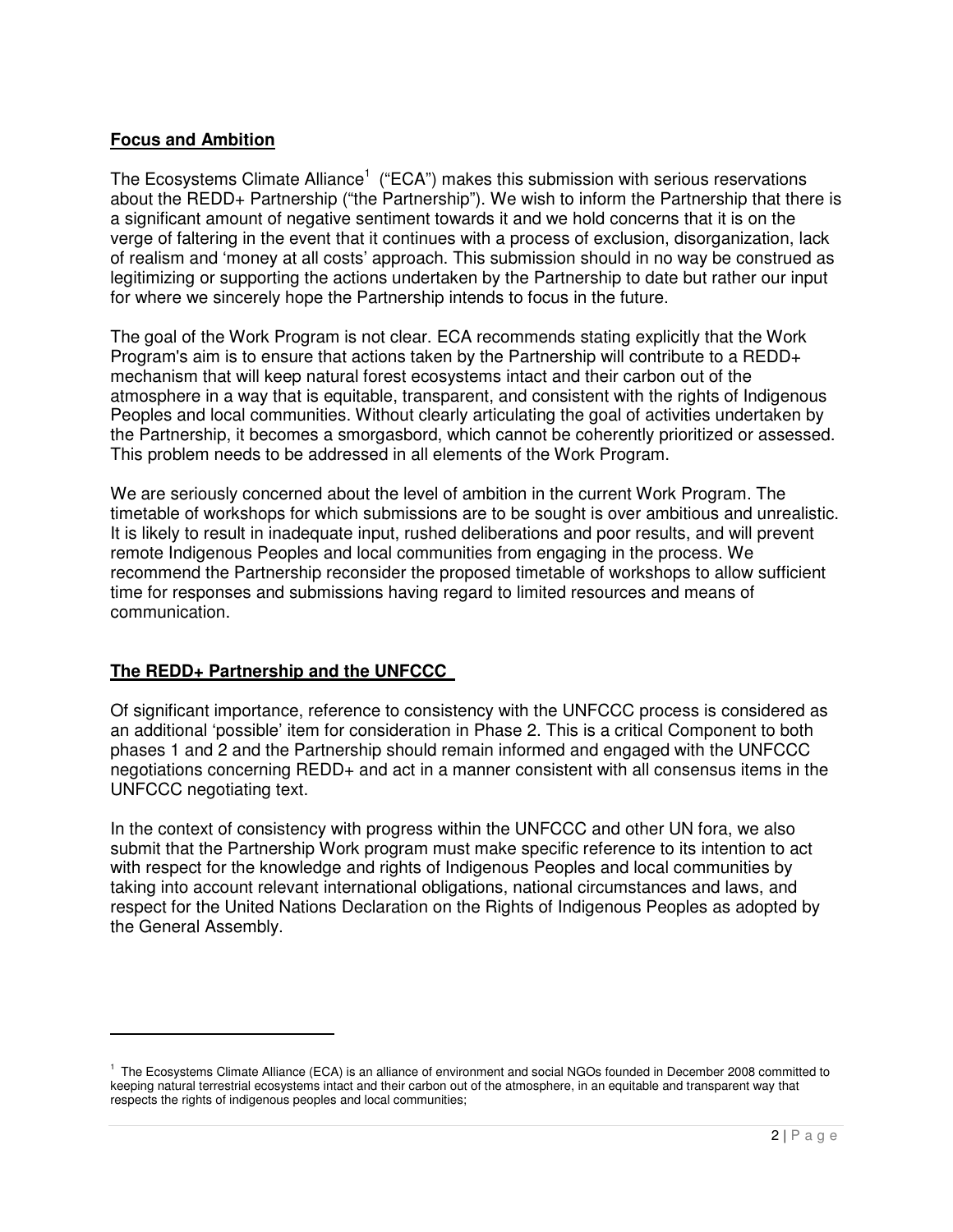#### **Enabling Institutions in Developing Countries & Independent Monitoring**

It is repeated throughout the work program that:

"a related operational measure in the Partnership is the consideration of proposals to effectively mobilize, deploy and facilitate enabling institutions, where relevant, in developing countries to better channel finance and technology for REDD+ actions."

Institutions will be required in developing countries to regulate a number of separate but related matters including implementation and monitoring, reporting and verification ("MRV") of safeguards and carbon emissions<sup>2</sup>.

Institutional arrangements should ensure a system of checks and balances and the production of credible and verified information. Each institution should have dedicated and ongoing engagement with a multi-Stakeholder oversight body. "Enabling institutions" should be deemed to include enforcement agencies audit institutions whose task it will be to ensure effective enforcement of REDD+ legislation and prevention of fraud and corruption.

A system for Independent Monitoring of REDD+ ("IM-REDD") will make a significant contribution to the institutions and in this context, we would propose that the work program expressly recognizes the need for the establishment of a system for IM-REDD that draws on experience of developing systems for independent monitoring in the forest sector, including under the EU FLEGT (Forest Law Enforcement, Governance and Trade) Initiative. The Partnership should expressly recognize the following principles of IM-REDD:

- a. Independence: the monitor must have no conflicting relationships with forest authorities or relevant private sector actors and must not be subject to political influence;
- b. An official mandate: through contracts with States;

 $\overline{a}$ 

- c. A Terms of Reference: must include modalities for joint investigations alongside government agents and independent missions;
- d. A transparent recruitment process: through a competitive tendering process;
- e. Appropriate technical capacity and resources: there must be long term commitment to funding and resources;
- f. Unhindered access to information: access to all relevant documentation held by government authorities, private companies, individuals, communities and all Stakeholders;

<sup>&</sup>lt;sup>2</sup> Parties should use the 2006 Intergovernmental Panel on Climate Change (IPCC) guidance and guidelines, or comparable guidance and any further revised or updated IPCC guidance and guidelines as soon as they have been approved by the IPCC, as a basis for estimating anthropogenic forest-related greenhouse gas emissions by sources and removals by sinks, forest carbon stocks and forest area changes;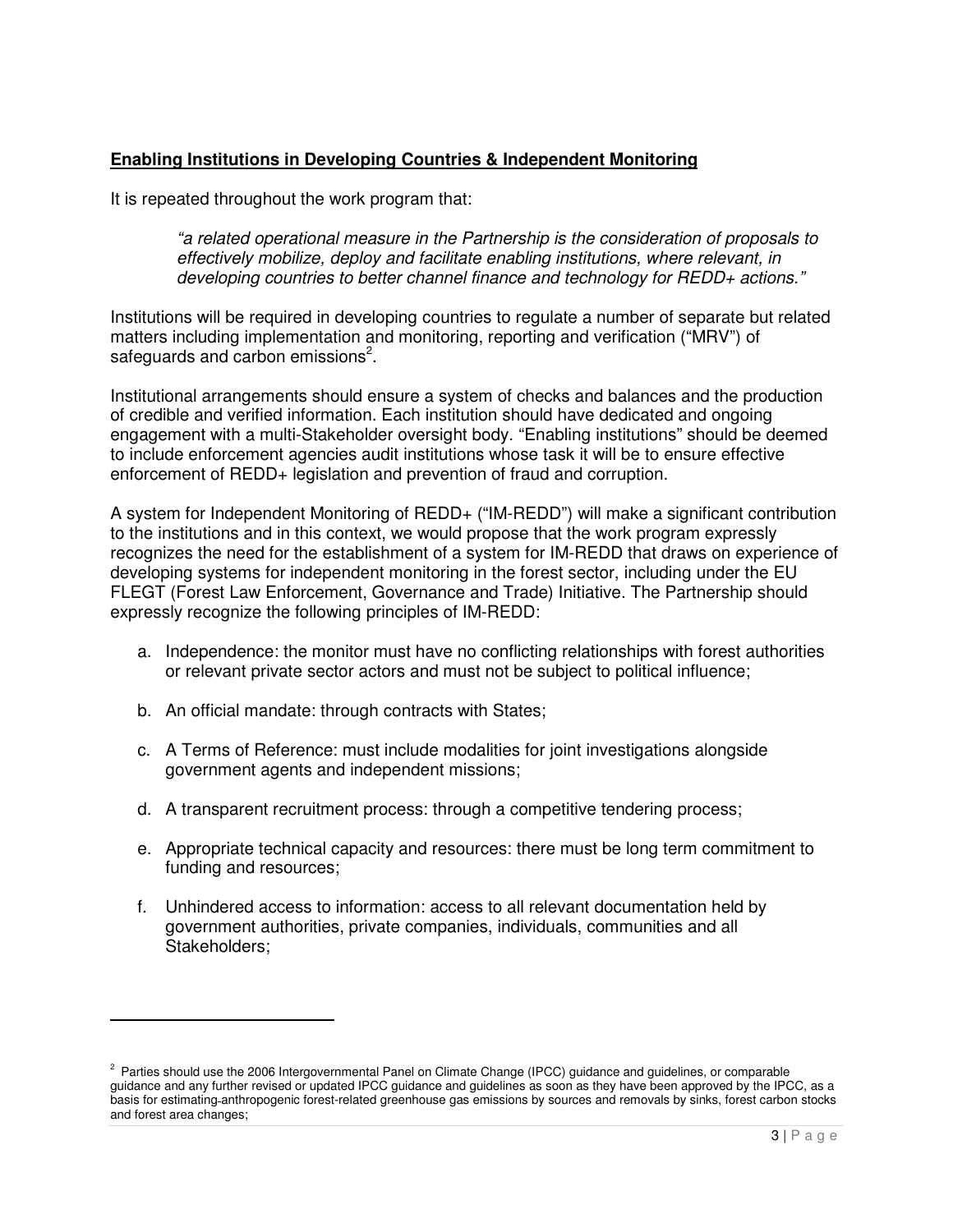- g. Unhindered access to locations: must be able to freely visit any part of the forest estate and associated trading facilities without prior notice or special permissions;
- h. A public profile and accessibility: the Monitor must engage with law enforcement officers, the private sector and all Stakeholders;
- i. A multi-Stakeholder reporting panel: reports should be validated through legal findings, peer review and a political process; and
- j. The right to publish: the Monitor's reports must be published.

#### **Stakeholder Participation – Call for a Meeting in Tianjin**

The failure to engage Stakeholders in the formulation of the Work Program remains a serious problem, and it is not sufficient to restrict Stakeholder participation to views on how to implement specific elements of that plan without allowing for comment on it's adequacy. In this context, we note and acknowledge the genuine apologies issued by a number of concerned Partners at the single open meeting in Bonn, at the end of the conference, on 5 August 2010.

We are seriously concerned about the adequacy of the systems being implemented by the Partnership for the purpose of Stakeholder participation. No clear system of registration for Stakeholders exists and communications are being sent out to different email lists of recipients. The Stakeholder list utilized by Norway appears to have been abandoned with the effect that many are no longer receiving direct communication from the Partnership, including ECA and several of our constituent NGOs, although we attended the launch of the Partnership in Oslo as an invitee of Norway and have previously made submissions and other communications to the Partnership.

Throughout the Work program, each Component has a subsection that specifically relates to 'Stakeholder Involvement'. We consider the content of these sections of the document to be lacking in specific information as to how the Partnership does intend to ensure there is full and effective ongoing Stakeholder participation.

The Partnership must engage in wide Stakeholder participation. Stakeholder participation is central to the success of REDD+. To assist, we recommend that an identified period of time be set-aside at the upcoming meeting in Tianjin, to enable proper open discussion between the Partnership and Stakeholders to create a clear process for participation of Stakeholders. The meeting should establish:

- 1. An appropriate registration system for Stakeholders;
- 2. The process to be undertaken by the Partnership to enable full and effective participation of Indigenous Peoples and local communities in remote locations<sup>3</sup>; and
- 3. Clear and reasonable timelines for:

 $\overline{a}$ 

 $3$  The Partnership has undertaken to "promote inclusiveness and transparency through the participation of a representative group of Stakeholders – including indigenous peoples and local communities";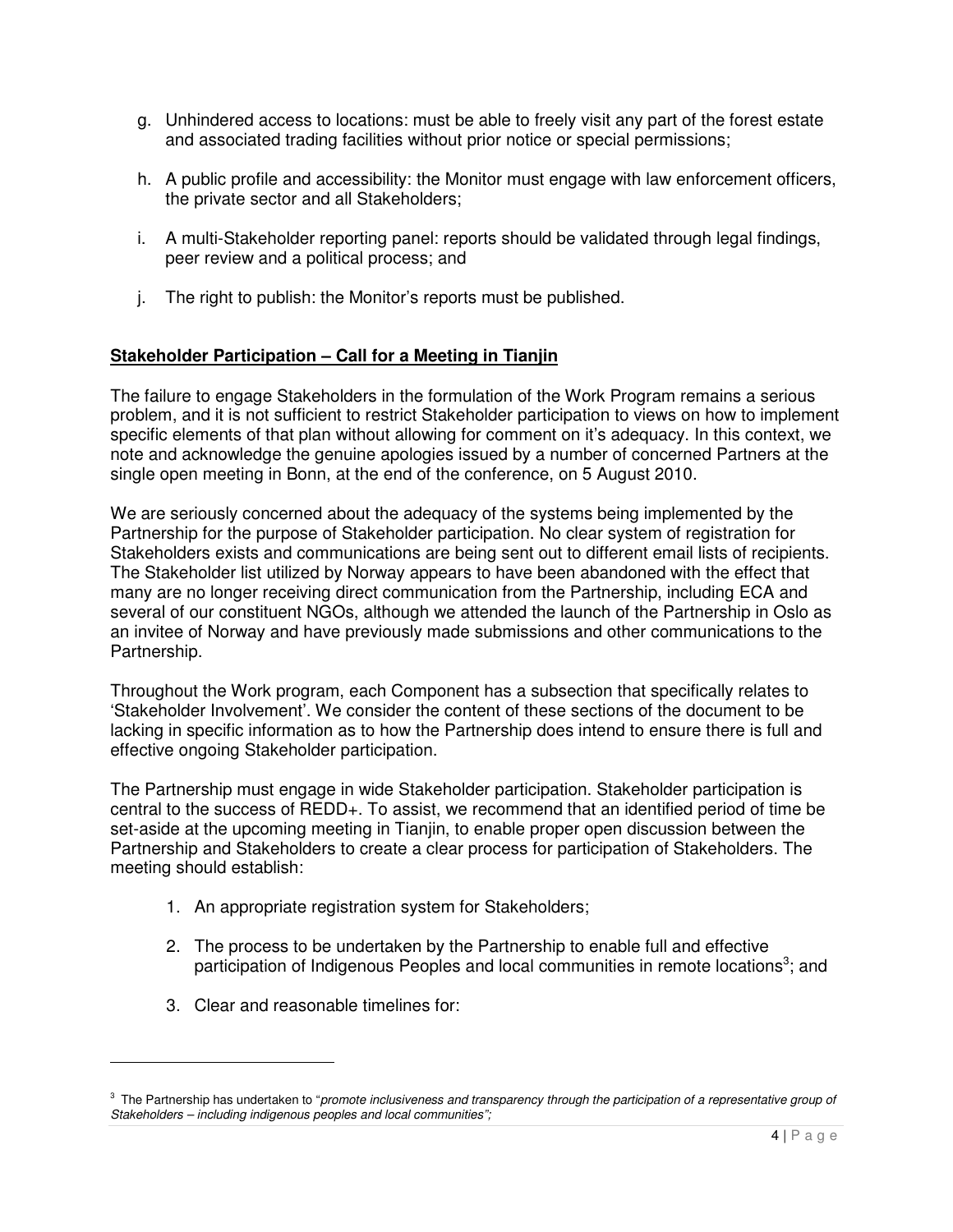- a. Stakeholder contributions to work programs / reports and papers being prepared by the Partnership;
- b. Proper dissemination of information which is sufficient to enable fully informed contributions; and
- c. Notification of meetings to assist with travel arrangements.

#### **Necessity for Greater Emphasis on Safeguards**

Consensus appears to have been reached at Copenhagen in December 2009 for the promotion and support of the following seven (7) safeguards:

- 1. Actions complement or are consistent with the objectives of national forest programmes and relevant international conventions and agreements;
- 2. Transparent and effective national forest governance structures, taking into account national legislation and sovereignty;
- 3. Respect for the knowledge and rights of Indigenous Peoples and members of local communities, by taking into account relevant international obligations, national circumstances and laws, and noting the General Assembly has adopted the United Nations Declaration on the Rights of Indigenous Peoples;
- 4. Full and Effective participation of relevant Stakeholders, including in particular, Indigenous Peoples and local communities in actions;
- 5. Actions that are consistent with the conservation of natural forests and biological diversity, ensuring that actions … are not used for the conversion of natural forests but are instead used to incentivise the protection and conservation of natural forests and their ecosystem services, and to enhance other social and environmental benefits;
- 6. Actions to address the risks of reversals; and
- 7. Actions to reduce displacement of emissions.

Safeguards are fundamental to ensuring REDD+ leads to permanent reductions in deforestation and degradation, enables conservation and restoration of natural forests, incorporates provisions to strengthen governance, and does not lead to negative social and environmental impacts. The safeguards protect the rights of forest dependent communities, protect biodiversity and prevent leakage.

The current Work Program lacks sufficient emphasis on the safeguards and this must be rectified as a matter of urgency and high importance.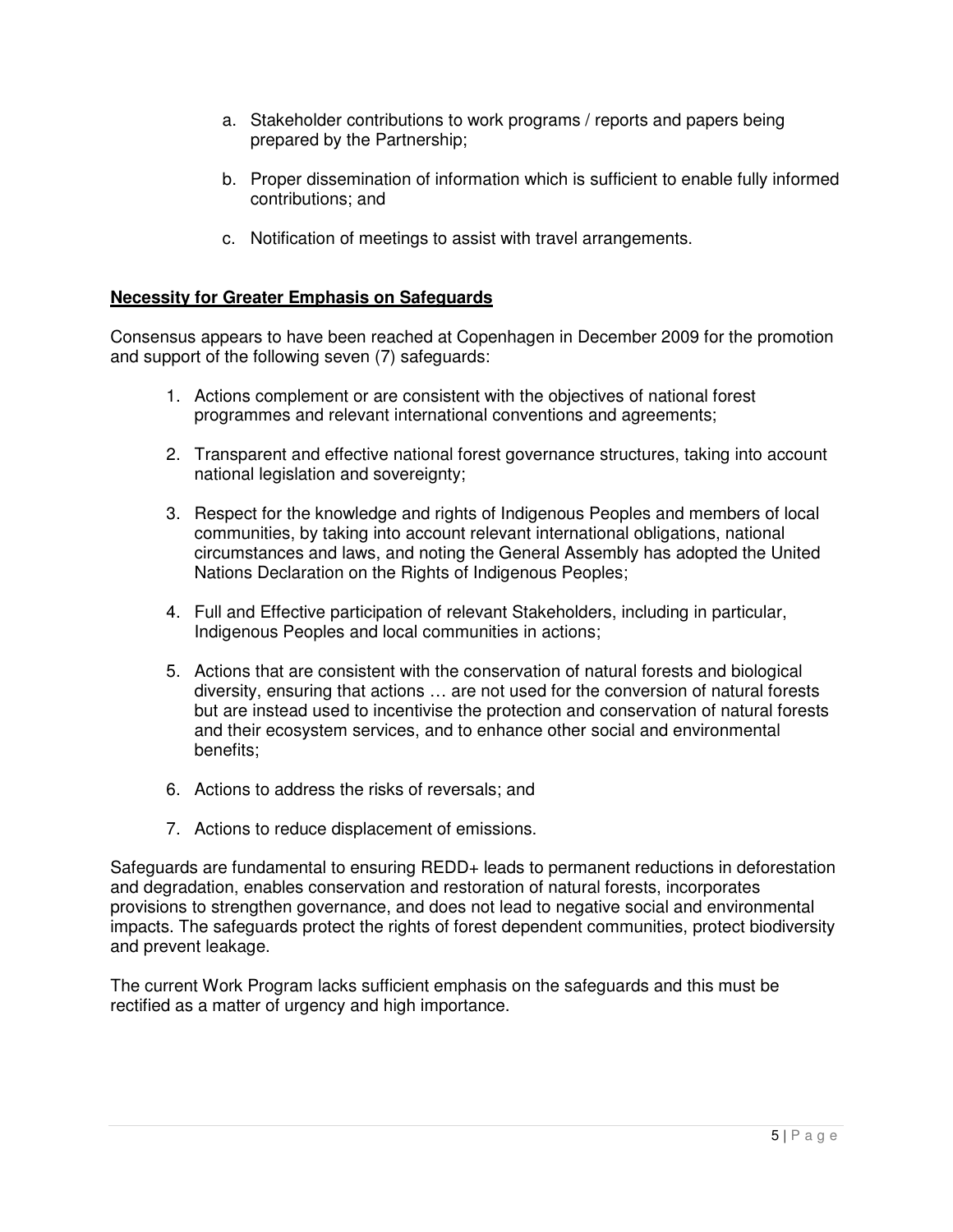#### **Component 1. Database of REDD+ financing, actions and results**

The current focus of the database is overly restricted and we recommend that the following paragraph be inserted into the Work Program immediately:

"The database also serves to identify and analyze gaps and overlaps in REDD+ actions<sup>4</sup> and to analyse results that contribute to ensuring that a REDD+ mechanism will keep natural forest ecosystems intact and their carbon out of the atmosphere in a way that is equitable, transparent, and consistent with the rights of Indigenous Peoples and local communities".

The actions must include all activities designed to ensure effective implementation and MRV of the safeguards. In this respect we consider further that an early development of a system for IM-REDD would not only provide valuable information for the database and contribute to improving REDD+ design and implementation, but also contribute to achieving good governance and provide credibility that the overall system is working effectively.

We note that the FMT/PT will be jointly requested to expeditiously propose a conceptual note and a design for the database, in collaboration with Partners and other Stakeholders. The Partnership must encourage and enable Stakeholders to access information and provide input to the database, with particular emphasis on, inter alia, Indigenous Peoples, local communities, and conservation focused NGOs located in particular in areas currently the subject of proposed and recently established REDD+ projects, with sufficient time and support provided for responses and submissions having regard to limited resources and means of communication.

#### **Component 2. Analysis of financing gaps and overlaps**

We acknowledge the importance of addressing financing gaps and overlaps, however, this component of the work program has been over emphasized, where other critical elements concerning the implementation of REDD+ require similar and comprehensive analysis of gaps and overlaps, commencing as soon as possible.

Gap analysis should involve a bottom up approach that identifies gaps in activities: capacity building; governance; actions to address drivers; Stakeholder participation; technology needs etc, that can then be resolved by recommendations on finance needed in these areas. A purely top down analysis seems based on expectations rather than concrete, on the ground realities and would therefore provide little help in guiding financing moving forward.

The type of comprehensive bottom up analysis concerning gaps and overlaps in the implementation of REDD+ that we advocate should include the following critical elements:

1. Best practice Stakeholder participation;

l.

2. Analyses of activities that prioritize the protection and restoration of natural ecosystems;

<sup>&</sup>lt;sup>4</sup> Actions include Stakeholder participation, capacity building, prioritization of activities to protect and restore natural ecosystems, implementation and monitoring, reporting and verification ("MRV") of safeguards, carbon, drivers of deforestation, including demand side measures and ecosystem degradation;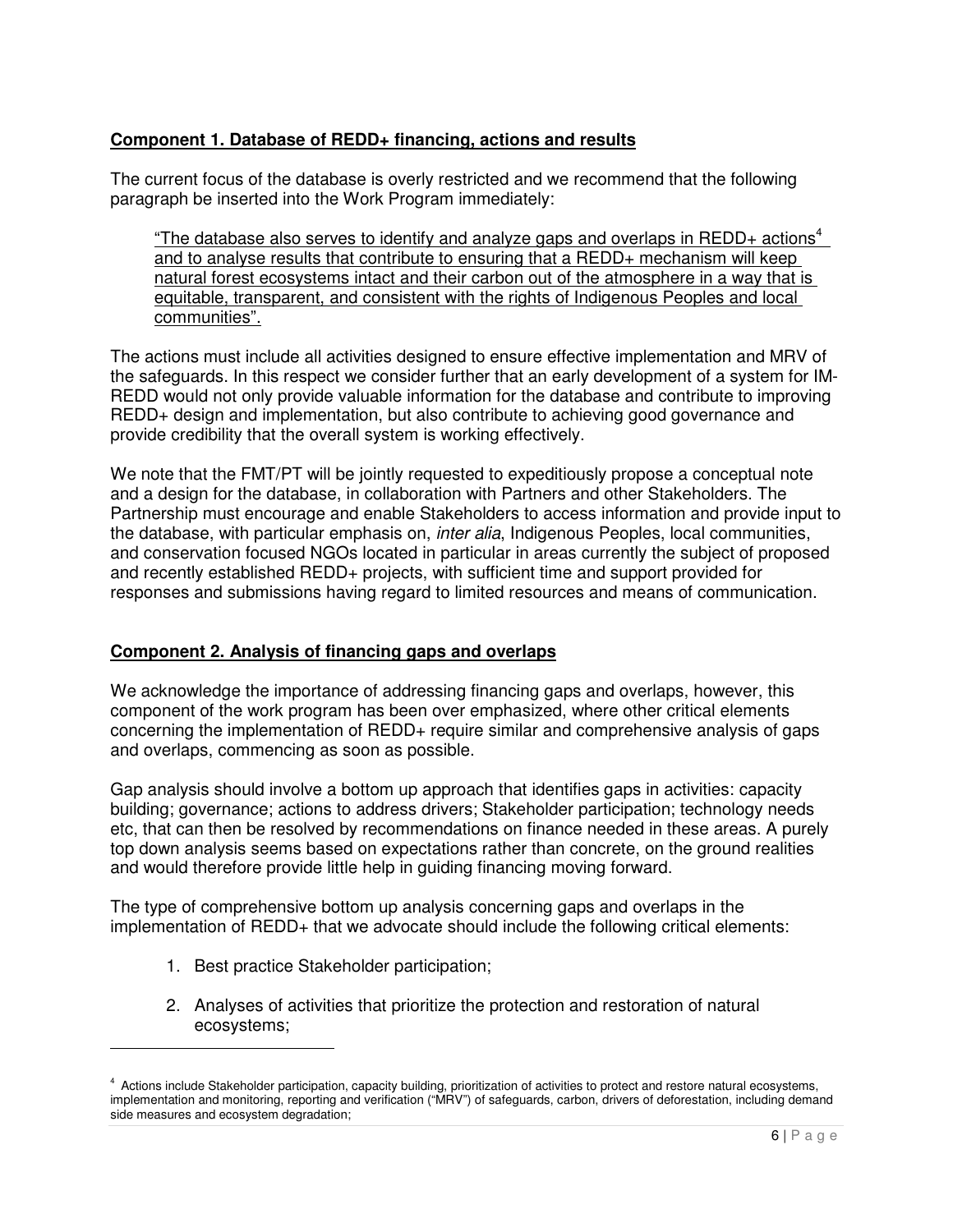- 3. Appropriate, targeted and sustained capacity building designed to build good governance and enforcement for REDD+ implementation;
- 4. Activities to ensure effective implementation and MRV of the safeguards; and
- 5. Activities undertaken by all countries to address drivers of deforestation and degradation.

It is crucial that the application of the safeguards to REDD+ be tested at the earliest possible stage. Accordingly the gaps and overlaps analysis should be applied to actions in relation to safeguards and the financing of them.

In terms of drivers of deforestation and degradation, both donor countries and developing countries in the Partnership should adopt policies and measures, which identify and make plans to address the diverse social and economic drivers of deforestation and degradation. Such actions will contribute to lowering interim readiness costs, ensuring permanence and reducing leakage. Gaps and overlaps analysis will be required.

We note that the Partnership seeks to establish "A process to regularly provide independent review of gaps and overlaps in financing" and submit that this approach could be supported by IM-REDD. We assert that IM-REDD is a central pillar to the success of REDD+ and should be treated as such in the work program.

#### **Component 3. Discussion on Effectiveness of multilateral REDD+ Initiatives**

The primary key deliverable for 2010 under this Component is:

#### "An independent report on the effectiveness of multilateral REDD+ initiatives"

Whilst we acknowledge that it is important for there to be ongoing independent assessments of multilateral initiatives undertaken, this should not be limited to certain initiatives while ignoring others. In this context, we submit that any independent assessment must include an assessment of the effectiveness of the REDD+ Partnership itself and such assessments should also extend to bilateral initiatives and the Amazon Fund.

This 'independent' report should focus not only on the effectiveness of multilateral and bilateral vehicles but also whether their activities are appropriately focused in view of the purpose of a REDD+ mechanism. We reiterate that actions taken must focus on contributing to a REDD+ mechanism that will keep natural forest ecosystems intact and their carbon out of the atmosphere in a way that is equitable, transparent, and consistent with the rights of Indigenous Peoples and local communities.

We again assert the importance of Independent Monitoring and consider that IM-REDD can assist with independently assessing the existing REDD+ initiatives by providing evidence-based information to national control structures, international implementing and oversight institutions, and funding providers. IM-REDD should be designed and implemented at the earliest possible stage, whilst many initiatives are in their infancy, and provided with sufficient funding, so as to ensure its sustainability in the long term.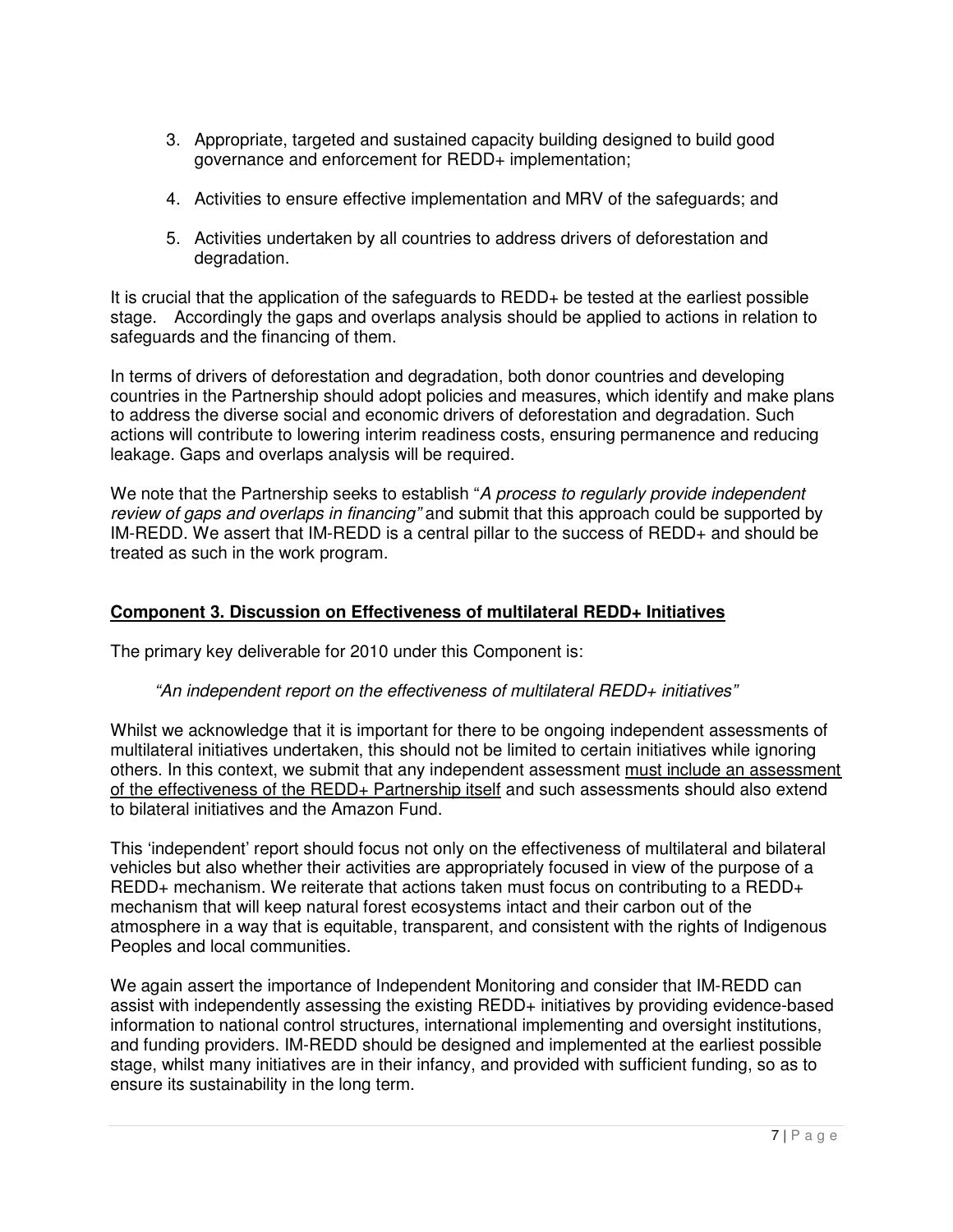Further, we note that Terms of Reference ("ToR") will be developed to assist with inputs for the Ministerial discussion in Nagoya. The Partnership fails to include Stakeholders in the development of the ToR. Again we assert the critical importance of full and effective participation of civil society and Indigenous Peoples and local communities at all stages of the development and implementation of REDD+, including in the approval or otherwise of the ToR to be used as the basis for discussions at the Technical Workshop.

We welcome the steps the Partnership has taken to ensure stakeholder participation at a Technical Workshop in Tianjin, however we are concerned by the lack of information concerning the content of the Workshop. It is important that the Partnership is clear and specific about the substance of workshops and technical meetings in advance so that, where numbers are limited, Stakeholders can select appropriate delegates with relevant expertise, otherwise any such invitation should be broad and open.

#### **Component 4. Share lessons on our REDD+ initiatives, share best practices & promote and facilitate cooperation among Partners**

The justification for the development of REDD was global recognition that avoiding emissions from deforestation and forest degradation represented a very significant opportunity for costeffective greenhouse gas mitigation. The expansion to REDD+ has brought in a range of activities and with this a requirement to ensure that those activities which are most effective in mitigating climate change and providing multiple benefits (livelihoods and biodiversity) receive priority. We assert that priority should be given to activities that focus on protecting and restoring natural forests including peatlands.

Capacity building and REDD+ readiness must also be given priority if rapid progress is to be made towards the implementation of a fully-fledged REDD+ regime. To ensure effective implementation and enforcement, capacity building activities should include all relevant implementing and enforcement agencies as well as civil society and Indigenous Peoples and local communities, and draw on institutions and organizations in-country and among other developing country Partners that already have experience and capacity to contribute. Lessons on what works and what does not work need to be identified and applied to ensure capacity building is appropriate, targeted and sustained.

The need for all Partners to address drivers of deforestation and degradation including important demand side actions, and lessons learned to date in relation to attempts to address drivers should also be addressed under this part of the work program.

A further key deliverable is "to prepare enhanced communication platforms". Implicit in this deliverable is the need for enhanced communication with Stakeholders with particular emphasis on remote Indigenous Peoples and local communities. The wealth of technical and practical experience available to contribute to a successful implementation of REDD+ within such groups is extensive. Civil Society, Indigenous Peoples and local communities contributions will be key to the success of REDD+ and their participation should be emphasized in this section of the work program. Continued exclusion of Stakeholders will give rise to a flaw from the outset.

A missing operational measure is taking action on the basis of shared lessons, taking advantage of the promotion and facilitation of cooperation amongst Partners, to get some outcomes that further explicitly identify policy objectives. This sharing and cooperation building process should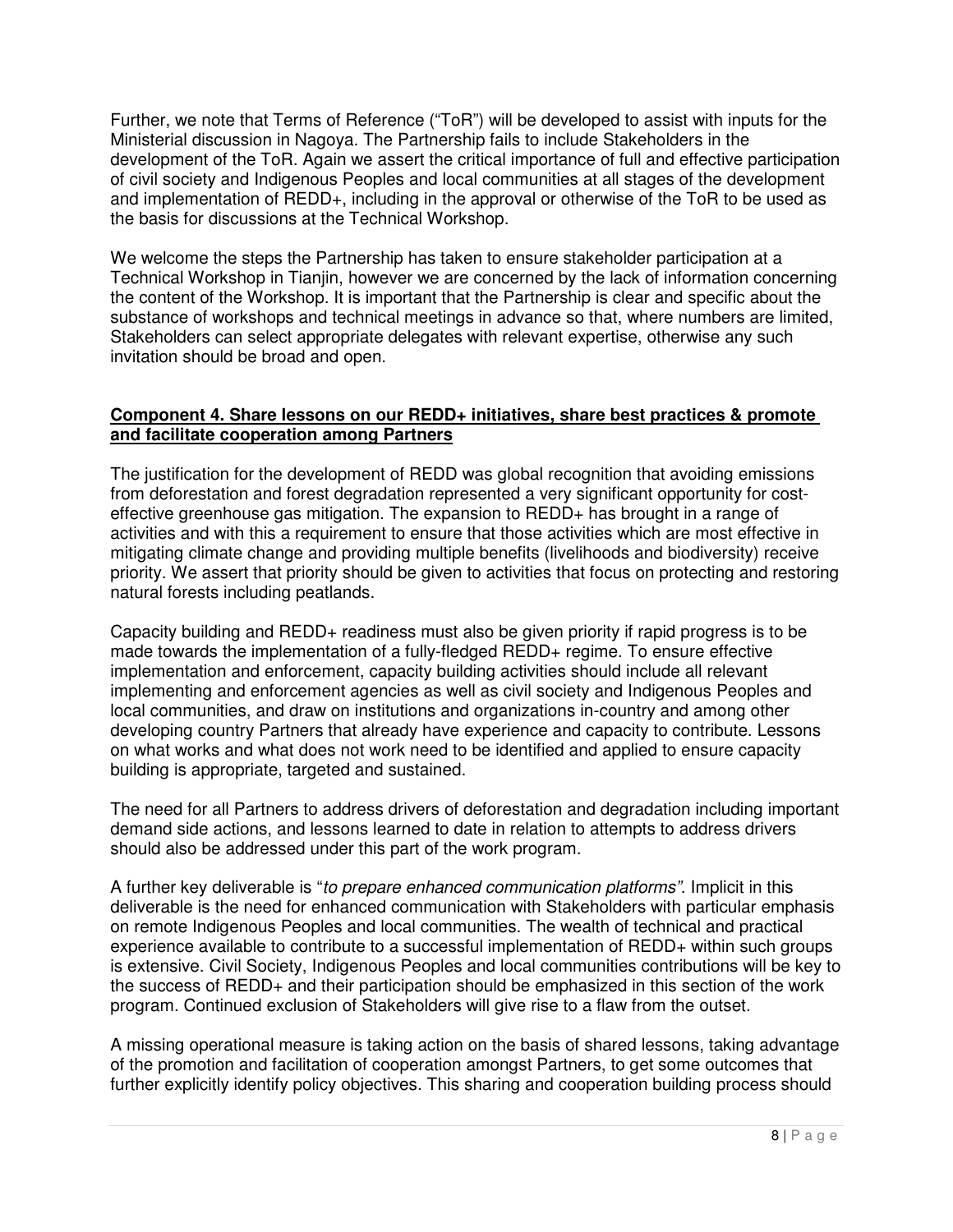lead to the adoption of best practice models and abandonment or refinement of failed approaches.

Again, as per our comments above, the Partnership fails to include Stakeholders in the development of the ToR referred to under this section. We assert the critical importance of full and effective participation of civil society and Indigenous Peoples and local communities at all stages of the development and implementation of REDD+, including in the approval or otherwise of the ToR to be used as the basis for discussions at this and any other Technical Workshop.

Further, the background paper is limited to facilitating cooperation among Partners. There is no provision for background papers on the other key areas identified or input from Stakeholders on these issues other than at the workshop itself. These issues are of importance and deserve equal attention and preparation. There is no provision for input to the workshop of the results of workshops already held, including the Chatham House / UN-REDD workshop on monitoring governance and the Frieburg workshop on biodiversity monitoring. We recommend that the outcomes of these workshops be considered and referred to.

#### **Component 5: Institutional Arrangements**

It is proposed that:

"The Partners…..formulate concrete recommendations by early 2011 for multilateral institutions to support enabling local institutions in developing countries, where relevant".

This could imply the creation of a new multilateral institution under the Partnership in advance of any UNFCCC Decision that would guide the institutional arrangements for implementation of a REDD+ mechanism, and seek clarification that the Partnership is not flagging development of its own multilateral institution which we understand to be contrary to the founding agreement of the Partnership.

We agree that the Partners should commission an independent report by the end of 2010 to assess the current capacities and capabilities of developing country institutions involved with REDD+ activities and say further that this independent report must be undertaken with full Stakeholder participation, in particular those Stakeholders, Indigenous Peoples and local communities and conservation organizations working in the relevant developing countries.

Institutions will be required in developing countries to regulate a number of separate but related matters including implementation and MRV of safeguards and carbon emissions. Institutional arrangements should ensure a system of checks and balances and the production of credible and verified information. Each institution should have dedicated and ongoing engagement with a multi-Stakeholder oversight body. "Enabling institutions" should be deemed to include enforcement agencies audit institutions whose task it will be to ensure effective enforcement of REDD+ legislation and prevention of fraud and corruption.

We again assert the importance of Independent Monitoring and consider that IM-REDD can assist with any and all institutional arrangements and should be designed and implemented at the earliest possible stage.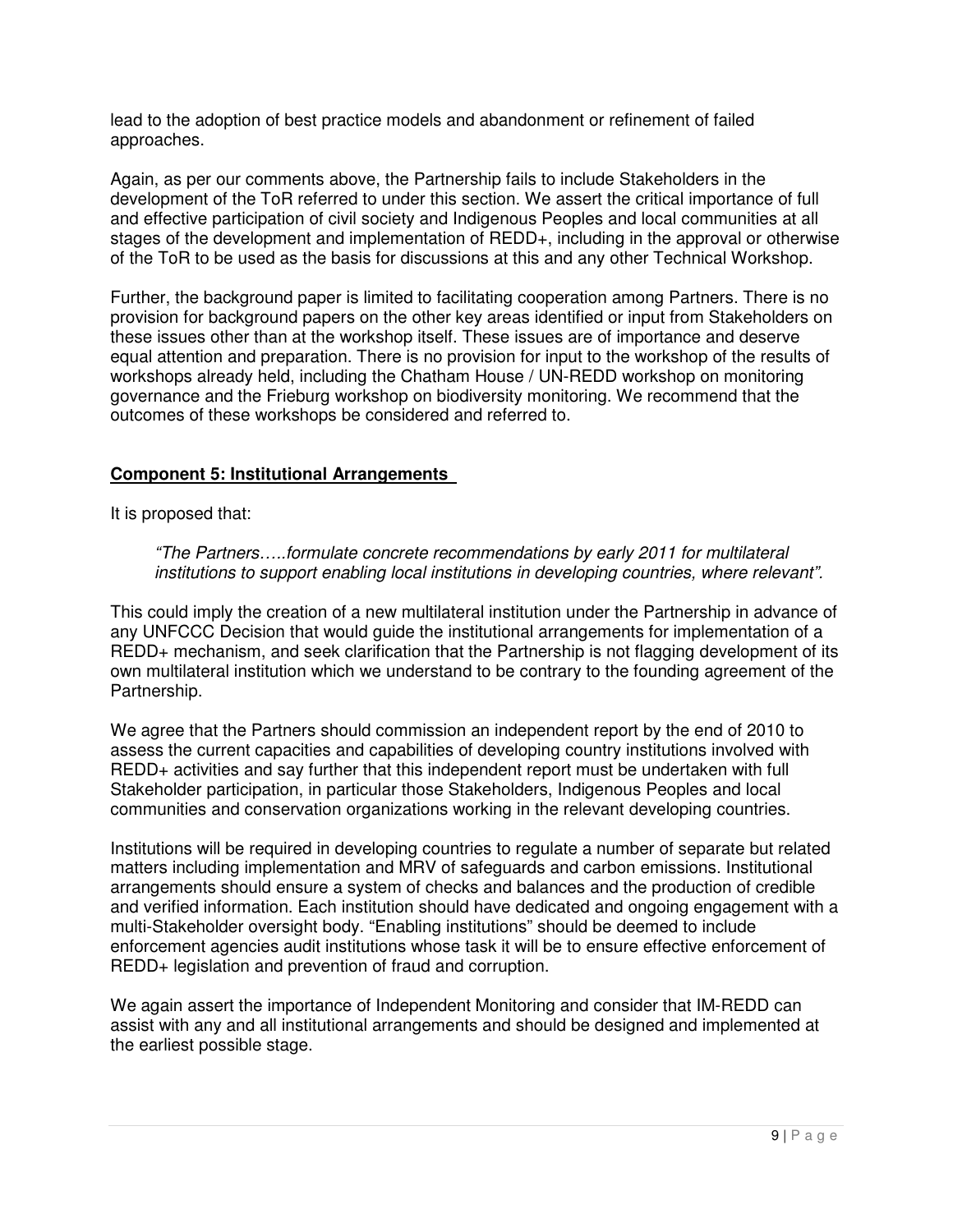#### **Work Plan Components and Timeline for the REDD+ Partnership – Phase II (2011-2012)**

It will be necessary for the Partnership to address each of these matters sufficiently and comprehensively to enable it to meet its stated objective to:

"scale up REDD+ actions and finance, and to that end to take immediate action, including improving the effectiveness, efficiency, transparency and coordination of REDD+ initiatives and financial instruments, to facilitate among other things knowledge transfer, capacity enhancement, mitigation actions and technology development and transfer<sup>5</sup>."

Of significant importance, we note with concern that reference to consistency with the UNFCCC process is considered as an additional 'possible' item for consideration in phase 2. We expect the Partnership will conduct itself in accordance with the following undertaking contained in the Partnership agreement, viz:

"……the work of the Partnership should not prejudge but support and contribute to the UNFCCC process. The Partnership would be replaced by a future UNFCCC mechanism including REDD+."

The elements prioritized, particularly results-based payments and scaling up finance and actions, demonstrate an interest in "money at all costs" with no attention being paid to safeguards and mechanisms to prevent corruption and ensure benefits will be distributed equitably. In this context, we have provided suggested additional text (as underlined) to the proposed Phase 2 Elements for consideration by the Partnership.

#### **Indicative elements of a work plan for Phase II**

#### **Work Plan Element 1: Demonstration Activities**

- $\circ$  Leveraging approved guidance for demonstration activities and other REDD+ activities (decision 2/CP.13, Appendix II and list SBSTA decisions), the Partners should seek to define interim guidance, including demonstration activities, in order to improve effectiveness, efficiency, transparency and coordination.
- $\circ$  The Partners should establish a web-platform to exchange views and experiences with the objective of identifying criteria for the effective implementation of REDD+ activities. Such criteria should include prioritizing activities to protect and restore natural ecosystems with special emphasis on ecosystems containing endangered and critically endangered species, and implementation of safeguards.
- $\circ$  A workshop should be held (date) with Stakeholders to exchange information, share lessons and develop best practice.
- $\circ$  The Partners should formulate concrete recommendations in consultation with Stakeholders by (date) to multilateral and bilateral institutions facilitating the implementation of REDD+ actions, including demonstration activities and safeguards.

 $\overline{a}$ 

<sup>5</sup> Oslo Climate and Forest Conference, 27 May 2010;